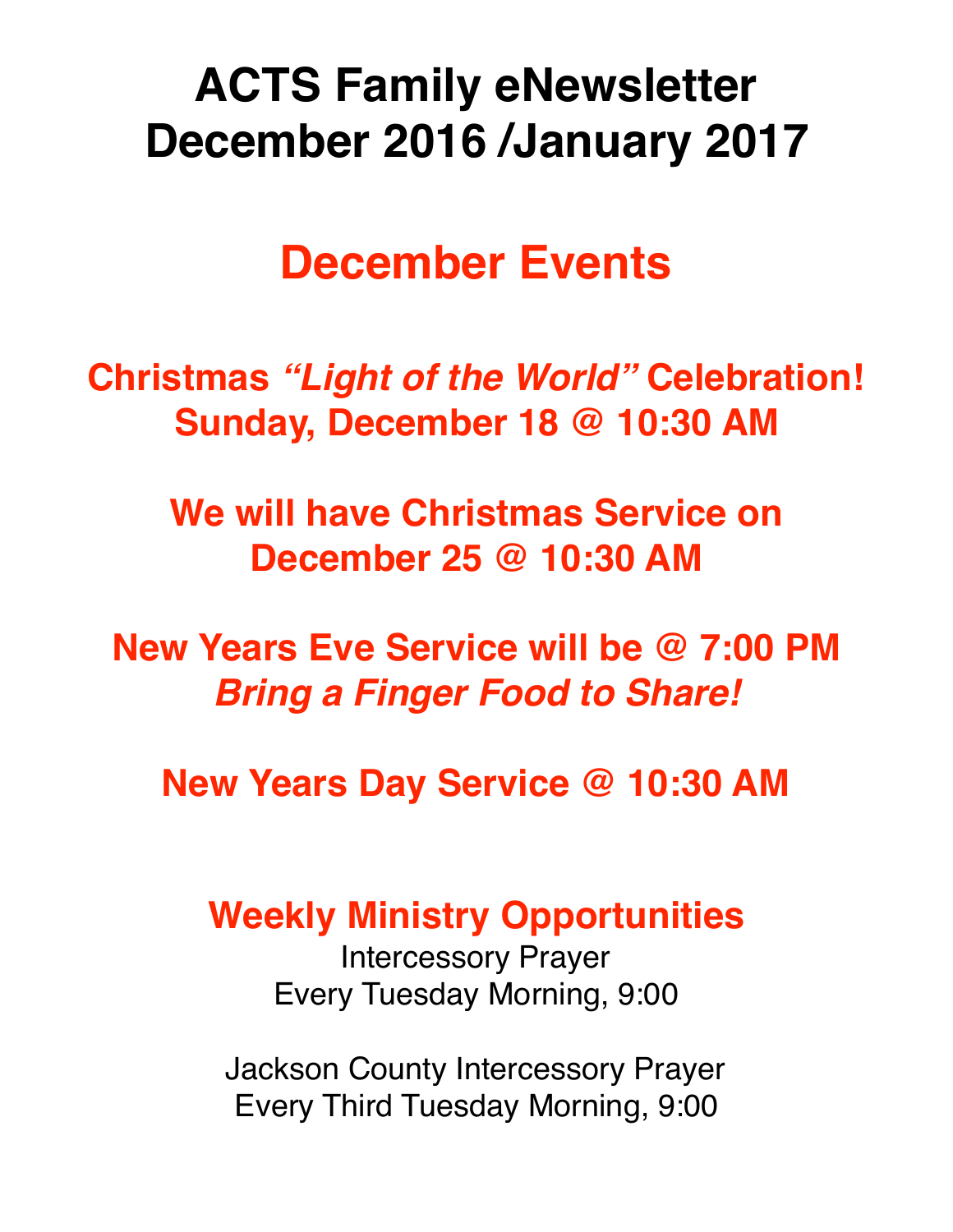#### **School of the Spirit** Every Wednesday Night, 7:00

First Friday Prophetic Nights First Friday evening of each month, 7:00 **Next Prophetic Night will be January 6**

Everyone welcome Worship and personal prophesies

## **Saturday Night Soaking**

Last Saturday Night Each Month, 7:00 **Soaking Night will be CANCELLED December because of Holidays!**

## **Want to be involved in some other way? Here's some great ways you can help!**

We always need volunteers in Children's Church and Nursery. For more information about how you can be involved, call Ashley Speir (706)621-1332 or Lisa Hays (770)882-1658 We also need help with custodial duties... Do you have any idea what an honor it is to be a custodian in the House of God? It is a priestly duty! If you want to be involved, contact Michael Toney 770-868 -7883